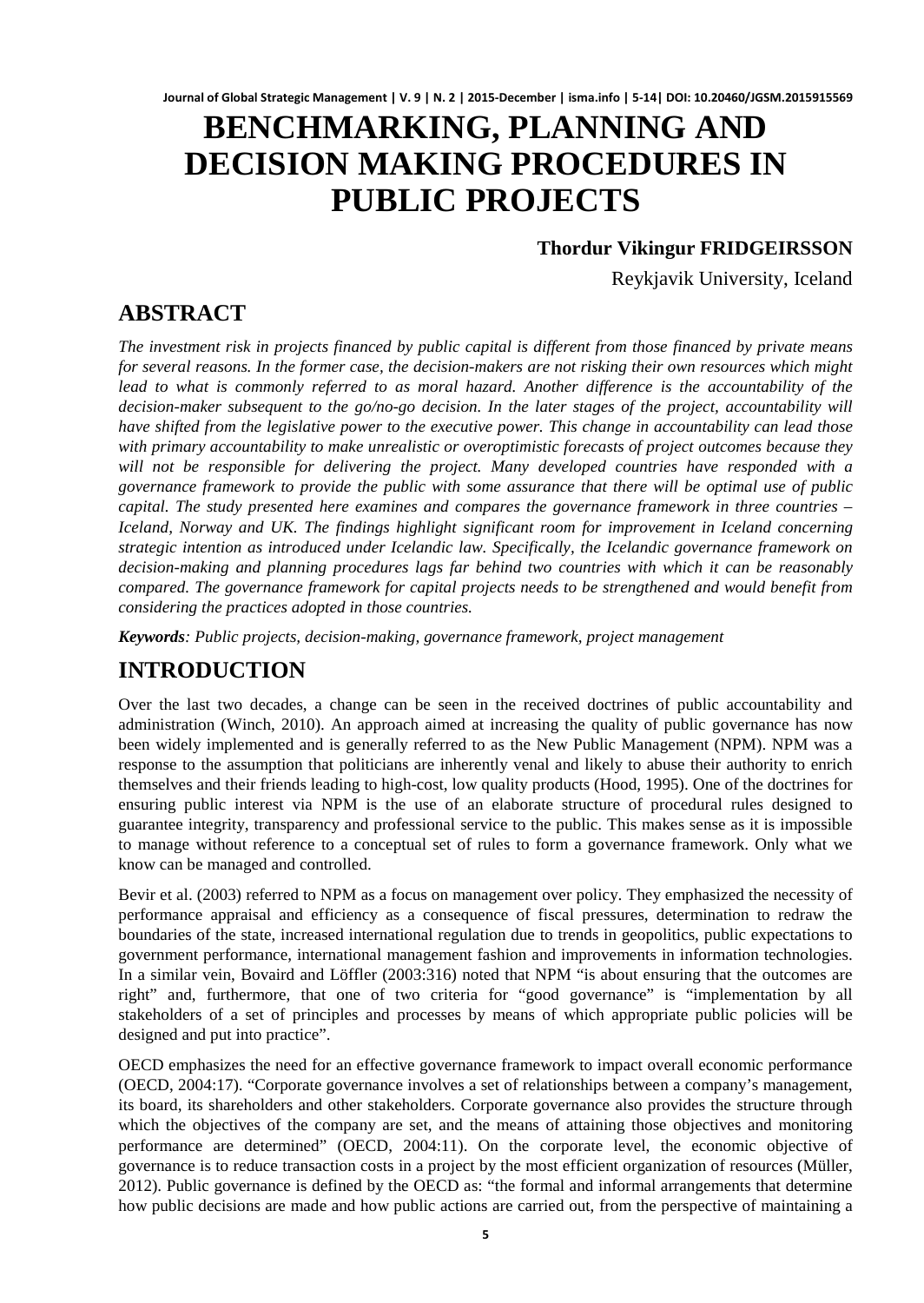country's constitutional values in the face of changing problems, actors and environments" (OECD, 2003:16). Principles and processes may well differ from country to country but it is reasonable to assume that a detailed conceptual framework will reduce the risk of corrupt, unrealistic and overoptimistic forecasts when public capital is invested. The official procedural guidelines on how to manage and control projects are important source documents as they set the standards for decision makers, planners, consultants and other stakeholders involved in the lifecycle of a public project.

The study reported in this paper focuses on Icelandic government strategy and how it ensures that sound practices, in keeping with those found in other developed countries, are applied. Two countries, Norway and the UK, were selected for comparison. Iceland is by far the smallest with a population just exceeding 300,000 inhabitants. Norway is a Scandinavian country with a government and legislature almost identical to Iceland and a population of 5 million people. The United Kingdom has a population of 63 million people. The UK is also the second largest importer of Icelandic products (Hagstofan, 2013) and British influences on Icelandic business life and attitudes are significant. Williams et al. (2010) and Klakegg et al. (2008) investigated public governance principles in Norway and the UK and found both had clear similarities and differences.

# **GOVERNANCE AND PROJECT MANAGEMENT**

In the context of project management, it can be reasonably assumed that the principles of good governance will increase the quality of project planning and clarify the accountability on different levels of the project lifecycle. It may be argued that, in the case of public projects, a solid procedural foundation is even more critical than for private projects because public capital is being invested. In spite of the NPM paradigm, public projects are frequent victims of controversy and overruns (Flyvbjerg, 2011). A decade ago, Flyvbjerg et al. (2003:110) found that the main shortcomings in the appraisal of a large project were the lack of mechanism to ensure accountability, a shortage of objective driven performance specifications instead of technical objectives and the lack of explicit formulations of the regulatory regime.

Recent trajectories in the development of project management as a discipline are sometimes referred to collectively as the "third wave" (Morris et al., 2012). From the 1950s, project management has evolved from being foremost a scheduling tool to include a wide range of management disciplines, professional associations and bodies of knowledge (Morris, 2012). Söderlund (2012:41) identifies the current period as the "Decision School" referring to the importance of investigating the interplay among decisions makers in projects from the perspective of psychology and political science. Jugdev and Müller (2005:23) named this period "strategic project management", emphasizing the significance of the initial steps of a project.

# **PUBLIC PROCUREMENT**

When the Icelandic law on public project procurement (no. 84/2001) received ascent in the Parliament in 2001 (Althingi, 2001), the Minister of Finance stated that "[the] objective of this legislation [was] to ensure optimal use of capital invested in public projects" (Haarde, 2001). The legislation outlines the government's goals regarding the conception, planning and execution of public projects. The law notes that the Minister of Finance will issue further guidelines for planning and other procedural work on projects. The official guideline on the methods and procedures to apply in this case is the Public Procedure Policy on Conception, Planning and Implementation of Public Projects (3PCPI) for the pre-study, planning and execution of public projects in Iceland (Ministry of Finance, 2002). The 3PCPI is used by the GCCA (Government Construction Contracting Agency) specifically named in the legislature as the control agency. It can therefore be said that the governmental strategy in Iceland on how to conceive and manage a public project is outlined in law and the 3PCPI. Norway and the UK also have a relatively new governance framework brought forward and enacted in the same period as that in Iceland.

The Norwegian Ministry of Finance requires a quality assurance procedure to ensure "adequate quality at entry, compliance with agreed objectives, management and resolution of issues that may arise during the project, etc., and standards for quality review of key governance documents" (Samset et al., 2006).

In the UK, HM Treasury has adopted the Green Book where the following phrasing can be found: "[the] Government is committed to continuing improvement in the delivery of public services. A major part of this is ensuring that public funds are spent on activities that provide the greatest benefits to society, and that they are spent in the most efficient way" (HM Treasury, 2011:v).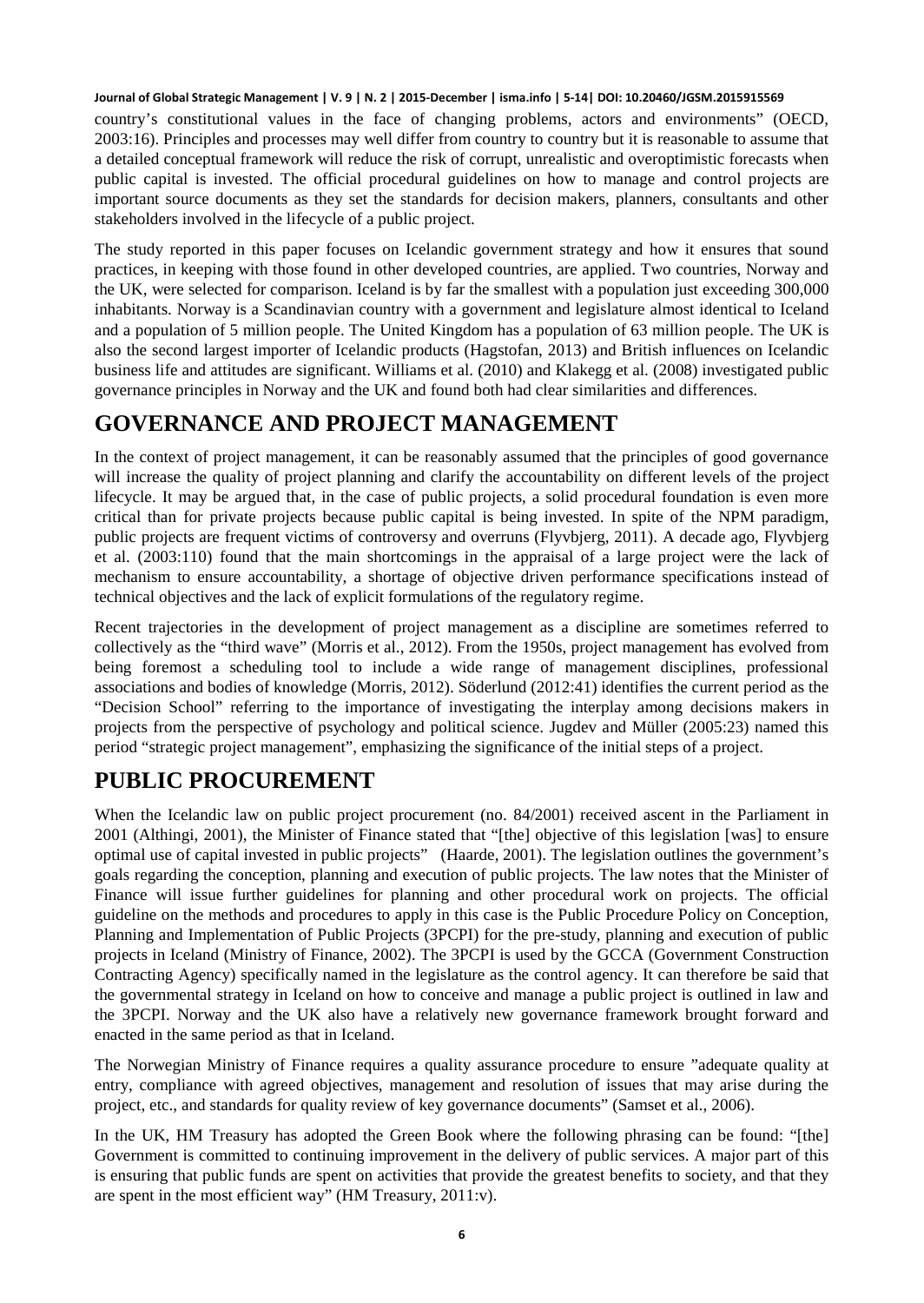It is apparent from these quotations that the aforementioned governments' intentions are broadly similar, i.e. to ensure optimal use of public capital by introducing professionalism and integrity and is well in line with the NPM paradigm.

According to Icelandic law, public projects begin with a project idea or awareness of a project proposal. The idea is then subject to some initial studies, usually within the respective ministry. Once these pre-studies have been completed, the executive power prepares a proposal for funding and if the project is considered feasible it enters the state budget as a liability. This process is shown in Figure 1. Beyond this stage, accountability for the project is anchored in the Ministry of Finance or other concerned ministries. As a rule, accountability is transferred to a public institute or a public agency via a contract at this stage (Althingi, 2001: article 6).



**Figure 1. The path from awareness to approval for public projects in Iceland.**

In the international project management arena much effort is invested in how to ensure professionalism and understanding of methods and principles that work. Part of this development is the issuing of detailed protocols in regard to project portfolios and project programs to connect strategy, tactics and operations. In the UK, the Association for Project Management (APM) issues the APM Body of Knowledge an up-to-date collection of topics that should be knowledgeable to practitioners, academics and experts. However, APM body of knowledge is not a set of competencies or methods (APM, 2006). The most detailed conceptual framework on project management is issued by the Project Management Institute (PMI) in the USA. PMI currently issues standards on project portfolios (The Project Portfolio Standard) which specifies that a portfolio is a component collection of programs and projects applied to achieve strategic objectives. PMI also issues standards on project programs (The Program Management Standard) providing guidance to manage multiple projects (PMI, 2006). Furthermore PMI issues standards on projects (Project Management Body of Knowledge) (PMI, 2008). Although PMBOK is mainly focused on the management techniques, tools and processes to manage project for a successful outcome the standard also emphasizes the role of projects to achieve a strategic plan and how projects, programs and portfolios interact (PMI, 2008:8-10).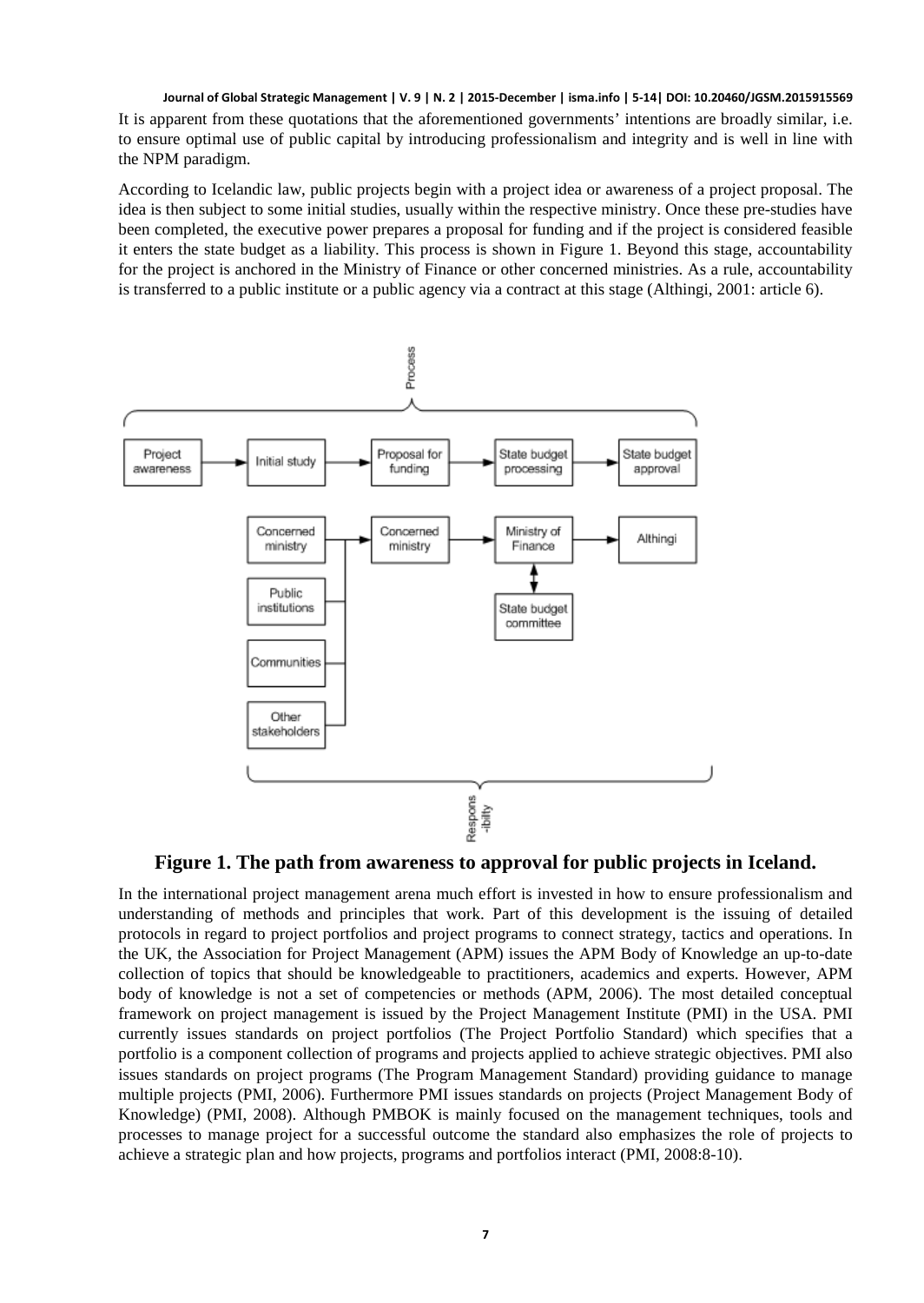### **Journal of Global Strategic Management | V. 9 | N. 2 | 2015-December | isma.info | 5-14| DOI: 10.20460/JGSM.2015915569 RESEARCH METHOD**

The methodological approach is based on document analysis or, more specifically, comparative content analysis. As a part of documentary research, it has advantages over other methods – insofar as it is unobtrusive and non-reactive – and is a viable technique for making reliable, replicable and valid inferences (Robson, 2011). Documents can also be used for triangulation and for longitudinal studies, where the latter has a relevance to the longer-term study of the Icelandic case.

Official documents have provided data and insights for the analysis of official definitions and explanations of management and decisions-making with regard to public project procurement. The research aimed at analyzing a problem for further understanding and clarification. On a more detailed level, the research method represents a qualitative, structured content analysis resulting in a quantitative appraisal. A Likertscale was adopted for the purpose of quantitative comparison. We also estimated the extent of treatment by a simple word count and searched for particular terms by word search.

This approach is generally named multi-strategy research design and is becoming increasingly popular (Robson, 2011:28). Multi-strategy research design comes not without some skepticism. One critic, Guba (1987:31), claims, "The one [paradigm] precludes the other just as surely as belief in a round world precludes the belief in a flat one". Howe (1988:12), on the other hand, argues that combining quantitative and qualitative methods is a good thing and denies that any epistemological incoherence is found by the wedding of these methods.

First, we analyzed the written and publically-available documents describing how projects should be prepared initially in Iceland and Norway. The result was expected to reveal if there were differences in the strategic and tactical requirements in relation to the first stages in the project lifecycle in terms of assuring the quality of the decision-making and conception prior to project commencement. Second, we analyzed how the 3PCPI in Iceland and the Green Book issued by HM Treasury in the UK address best practice project management as outlined in the PMI standard on project management practices (PMBOK). The result was expected to reveal if there were differences between the operational requirements and methods used to ensure sound project planning and implementation in Iceland and the UK.

The content of the documents was compared to best practices as defined by PMI Organization Project Management Maturity Model (OPM3). A best practice is defined as: "… an optimal way currently recognized by industry to achieve a stated goal or objective" (PMI, 2003:13). A benchmark is sought in OPM3 with reference to what are termed key performance indicators (KPIs). A KPI is a criterion by which an organization can determine quantitatively or qualitatively whether or not an outcome is sufficient. OPM3 cross-references the PMBOK standard (2008: 43) where eight management "knowledge areas" are defined: scope, time, cost, quality, human resources, communication, risk and procurement. These knowledge areas are attached to the following "process groups": initiating, planning, executing, monitoring and closing. This arrangement rhymes well with the 3PCPI (Ministry of Finance, 2002). The PMBOK maps knowledge areas and process groups to identify the methods applicable at each stage.

# **THE ICELANDIC APPROACH**

The aforementioned law no. 84/2001 (Althingi, 2001) is four pages and approximately 1,700 words. No specific reference to best practice project management or procedures can be detected in the document. The content is mainly generic descriptions of terms such as cost plans, planning and construction without clarification of what is considered a minimum requirement in terms of rigor or quality of deliverables. The main purpose of the law is to place the accountability for the delivery of public projects in various ministries with overall responsibility at the Ministry of Finance. The official guideline on methods and procedures is, as noted earlier, the Public Procedure Policy on Conception, Planning and Implementation of Public Projects (3PCPI) (Ministry of Finance, 2002), which covers of the following requirements.

Project inception, including project argumentation, stakeholder analysis, feasibility study, appraisal of alternatives, estimate of initial investment cost and operation cost, comparison of alternatives and decisionmaking. At this stage the initial scope is determined and the cost baseline and schedule are prepared with a detailed report on the decision.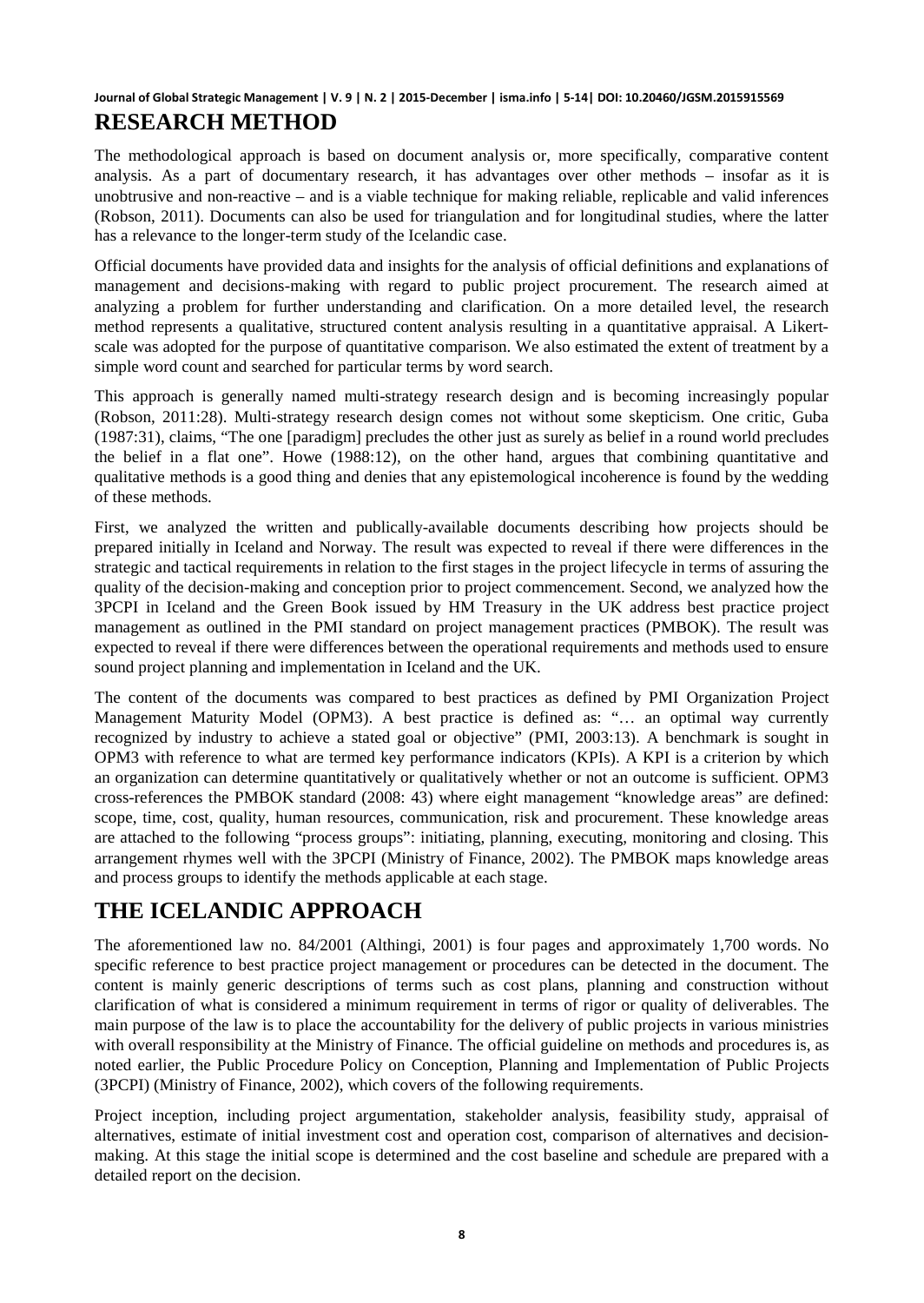Planning which moves the project to the next stage, with further information on design, cost, materials and tender preparation.

Implementation describing how contracts are made, accountability and the project control mechanism.

Close down evaluation and audit, with study on the differences on planned results and actual results together with a close down report.

No information can be found on the 3PCPI authorship. Neither is it possible to detect the identity of the author(s) nor whether the guideline is subject to formal revision and regular modification. No further definitions or explanation of the various management terms used in the 3PCPI can be found and there are no references or suggestions on further reading or sources of information. The 3PCPI is 11 pages or approximately 3,700 words.

### **THE NORWEGIAN APPROACH**

In Norway, a "quality-at-entry" regime has been developed to improve governance of large projects. Projects are subject to a quality assurance and uncertainty analysis prior to the parliament's appropriation of the project. This regime consists of two gateways, QA1 and QA2. The focus for QA1 is the rationale for the project. It covers the early choice of the concept/project where the objective is to ensure that the chosen project is appropriate and viable, particularly regarding cost-benefit and social terms (Christensen, 2009). QA2 is, on the other hand, "aimed at providing the responsible ministry with an independent review of decision documents before Parliamentary appropriation of funds. This is partly a final control to make sure that the budget is realistic and reasonable and partly a forward-looking exercise to identify managerial challenges ahead" (Samset et al., 2006:6). Regime decisions and analysis are conducted in a logical and chronological sequence that eventually leads to the selection and implementation of the preferred project without unforeseen interventions or conflicts.

The responsible ministry/agency is required to prepare a concept evaluation (known as the KVU), which should include the following: needs analysis, overall strategy and goals, overall requirements, possibility study and alternatives analysis which should include the zero-option and at least two alternative main concepts.

Additionally, independent consultants are used on a strategic level to provide an external view and a set of documents are required as a minimum decision object (Samset et al., 2006). There is no requirement in the 3PCPI to use consultants for quality assurance purposes. The role of consultants is not discussed here.

Certain general descriptions do not have much significant meaning unless some clarification is provided to explain the minimum demand for such an activity. The definitions are clarified in detailed public guidelines from the Ministry of Finance on cost-benefit analysis (Norwegian Ministry of Finance, 2012). These guidelines are prepared by an expert committee of 21 people from industry, academia and the government. The committee revises the work and arranges seminars with international participation on related issues. Moreover, the affected ministries submit written inputs to the committee. The Norwegian guidelines were last revised in October 2012. The cost-benefit analysis guidelines also provide a list of references to the technical approach adopted in other countries, including The Green Book from the UK (HM Treasury, 2011). Overall, the guidelines run to 178 pages or approximately 120,000 words.

A key determinant in the Norwegian guideline is the economic principle of the "willingness to pay" for the perceived project outcome when seen from the public perspective. The guideline describes at length economic and managerial terms including utilities, stakeholder analysis, time value of money, growth theories, pricing of uncertainties, risk assessment, the capital asset pricing model, project lifecycle cost, NPV and environmental impact.

It is difficult to compare the guidelines from Norway with those from Iceland as the conceptual difference and level of detail between them is enormous. Simple observation of the differences in quantity of material makes formal comparison almost meaningless in regard to usability and guidance for decision makers, planners and other stakeholders.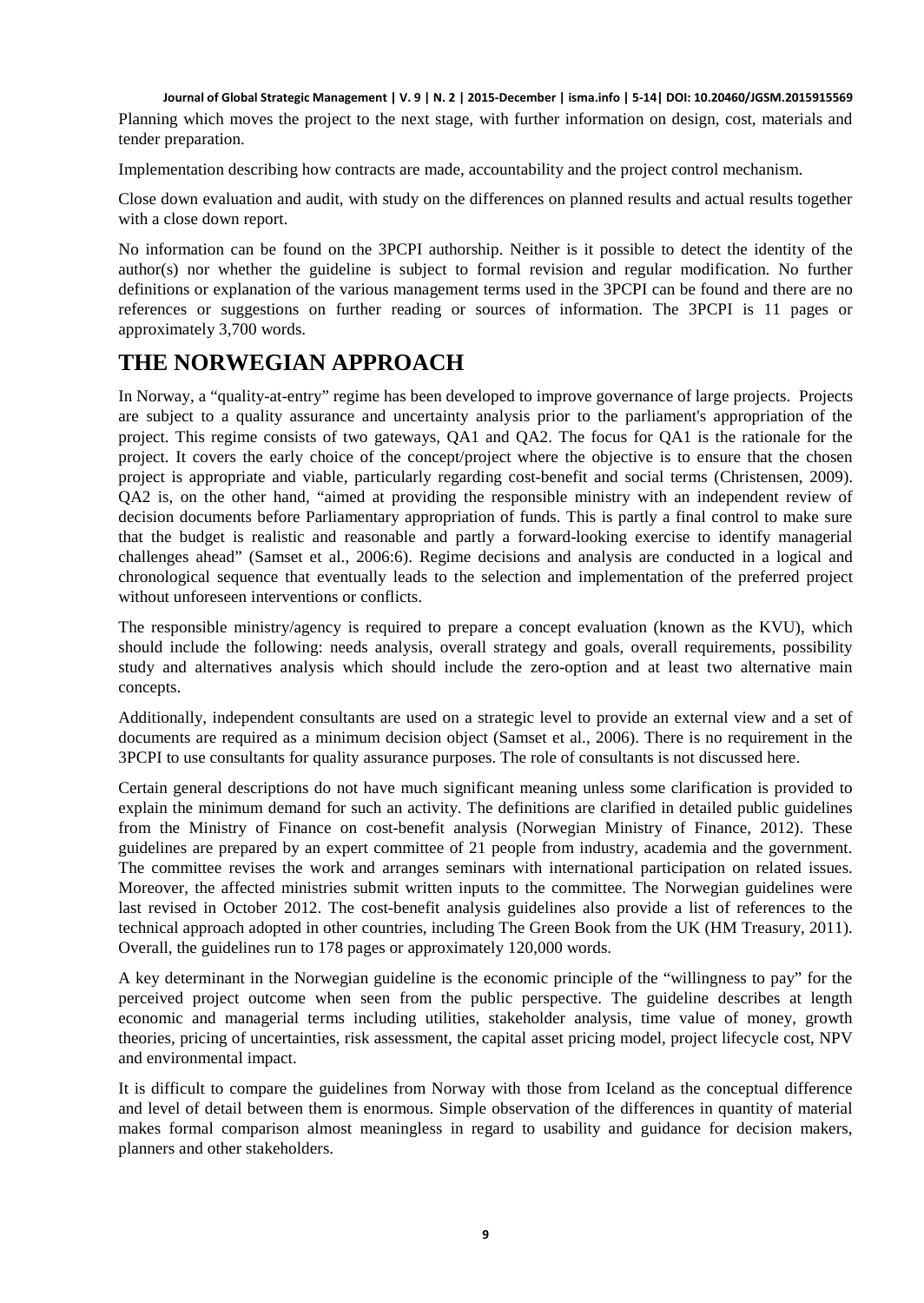### **Journal of Global Strategic Management | V. 9 | N. 2 | 2015-December | isma.info | 5-14| DOI: 10.20460/JGSM.2015915569 THE UK APPROACH**

The OGC Gateway Process was introduced by the Office of Government Commerce (OGC) in the United Kingdom (UK). The OGC does not exist today as an independent agency as it was absorbed by the Efficiency and Reform Group of the Cabinet Office with effect from June 2010.

The OGC Gateway Process examines programs and projects at key decision points in their lifecycle to provide assurance for successful progress to the next stage (OGC, 2007). A crucial element of the OGC Gateway Process is an evaluation from independent practitioners (consultants) from outside the project, which is similar to the Norwegian approach. These practitioners use their experience and expertise to examine the progress and likelihood of successful delivery of the project. Their role is to provide a valuable additional perspective on the issues facing the internal team and an external challenge to the robustness of plans and processes (OGC, 2007).

Another document used to define what is expected in context of a methodological approach for decisionmakers and planners is the Green Book issued by HM Treasury (HM Treasury, 2011). The Green Book is a guide to how project proposals should be appraised, before significant funds are committed, and how past and present activities should be evaluated. This is done to ensure that government funds provide the greatest benefits to society and that they are spent in the most efficient way. The Green Book runs to 114 pages including appendices, or approximately 43,000 words and cites several other sources of knowledge and reference materials.

# **COMPARISION OF PRACTISES**

Two objectives of the research were to produce and analyze measurable outputs describing the consistency of the guidelines with best practice and an internal comparison of two guidelines from the Icelandic Ministry of Finance (3PCPI) and the HM Treasury (Green Book). This was done to analyze the degree to which the guidelines were likely to aid decision-makers in making well-founded decisions regarding the preparation and management of public projects.

The project management key performance indicators (KPI) in the 3PCPI and the Green Book that were benchmarked against the practices in PMBOK are referred to in the following knowledge areas: project integration management, project scope management, project time management, project cost management and project risk management. These knowledge areas overlap and interact during the project lifecycle. Three knowledge areas, namely human resource management, communication management and quality management were intentionally left out of the benchmark analysis as they were considered to introduce a bias towards conventional project management disciplines under investigation in the research. They are not considered in the Green Book or the 3PCPI and so the absence of these knowledge areas is not considered to impact the results.

PMBOK is a comprehensive 500-page standard on the project management discipline. The standard is organized into knowledge areas on the required management activities within the project lifecycle. The knowledge areas are mapped against process groups addressing the management techniques and methods to apply in each knowledge area. The principles of each management method are also described making the PMBOK ideal for benchmarking against the governmental procedures under screening for consistency (or alignment).

The Likert rating scale for consistency was from 0 to 3,  $0 =$  no consistency,  $1 =$  limited consistency,  $2 =$  some consistency,  $3 = \text{full consistency}$ .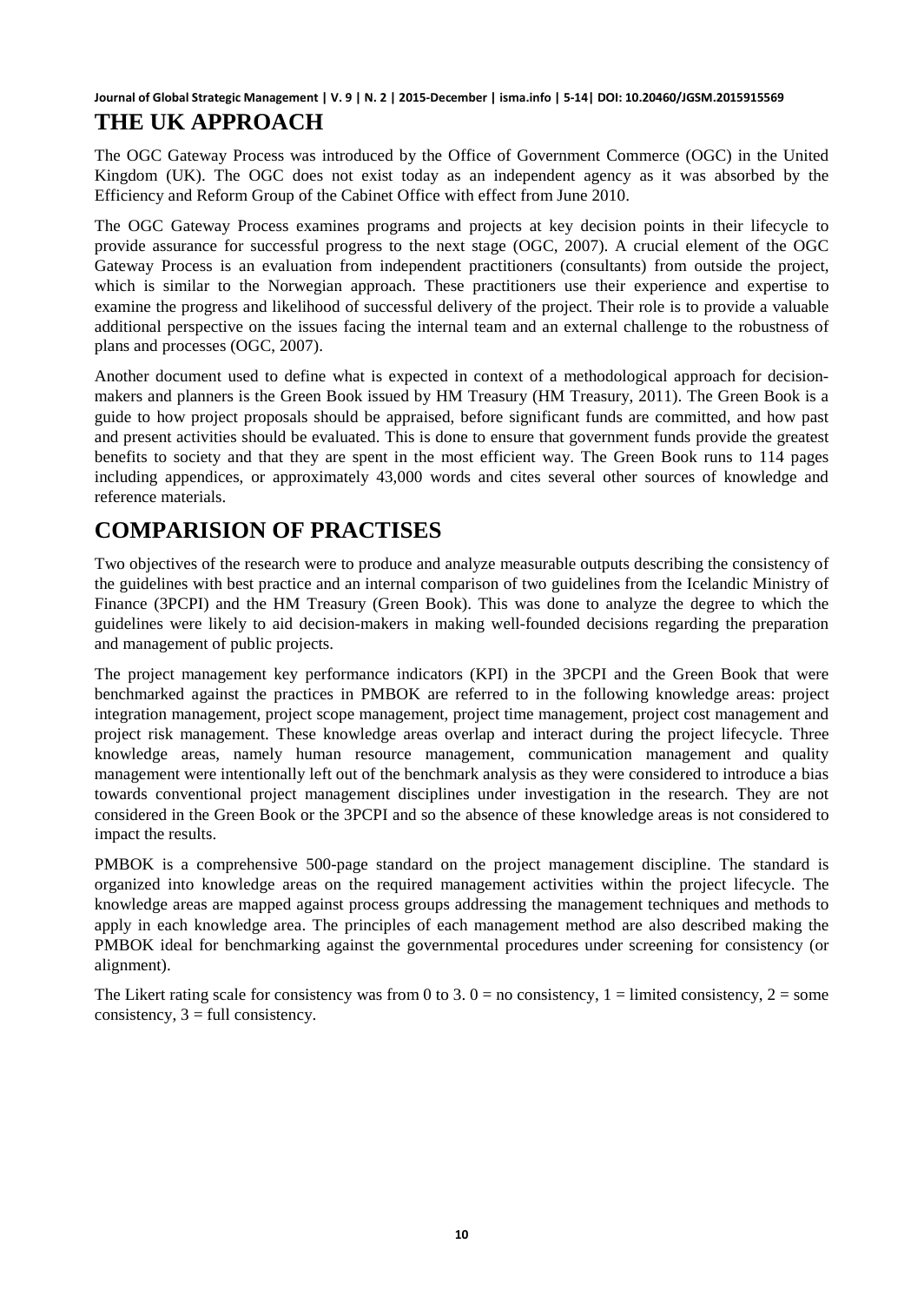#### **Journal of Global Strategic Management | V. 9 | N. 2 | 2015-December | isma.info | 5-14| DOI: 10.20460/JGSM.2015915569 Table 1. A mapping of selected knowledge areas and processes.**

| PMBOK knowledge areas             |                 | Process groups                                               |           |                                 |                           |
|-----------------------------------|-----------------|--------------------------------------------------------------|-----------|---------------------------------|---------------------------|
|                                   | Initiate        | Plan                                                         | Execute   | Control                         | Close                     |
| Project integration<br>management | Project charter | Project plan                                                 | Execution | Work control.<br>change control | Close phase or<br>project |
| Project scope management          |                 | Requirements, scope<br>and WBS                               |           | Verification and<br>control     |                           |
| Project time management           |                 | Activities, sequence,<br>resources, duration<br>and schedule |           | Schedule control                |                           |
| Project cost management           |                 | Cost estimate, budget                                        |           | Cost control                    |                           |
| Project risk management           |                 | Risk identification.<br>analysis and<br>response             |           | Monitoring and<br>risk control  |                           |

Document analysis reveals close to full consistency between PMBOK and the Green Book. The structure of the PMBOK and the Green Book is similar, but the terminology referring to procedural arrangement is different. The terminology referring to methods and techniques is similar.

### **Table 2. Comparison of the Green Book and the 3PCPI with PMBOK knowledge areas.**

| PMBOK knowledge areas          | Green Book       | Rating | 3PCPI               | Rating |
|--------------------------------|------------------|--------|---------------------|--------|
| Project integration management | Some consistency |        | Limited consistency |        |
| Project scope management       | Full consistency |        | No consistency      |        |
| Project time management        | Full consistency |        | Some consistency    |        |
| Project cost management        | Full consistency |        | Some consistency    |        |
| Project risk management        | Full consistency |        | No consistency      |        |
|                                | Overall          | 93%    |                     | 33%    |

The consistency between the PMBOK and the 3PCPI is mostly on the procedural level, i.e. general requirements. The methodology and techniques are not addressed significantly. Some methodological areas have been omitted and one knowledge area, project risk management, is missing. In addition, the word "risk" is not to be found in the body of the text of the 3PCPI or Law no. 84/2001.

# **DISCUSSION**

The NPM wave has reached Norway and the UK and this evolution in project management disciplines is supported by a detailed conceptual framework. Other than the publications previously mentioned one can mention the OGC's guidance manuals on PRINCE2, Managing Successful Programs and Management of Risk. These publications where issued in the beginning of the century and have proved highly influential (Morris, 2012). In Norway the Ministry of Finance funds the Concept Research Program to support good governance. It can arguably be assumed that in a developed country one would expect to find governance framework with this purpose even if they are named differently (Klakegg, 2010:101).

Iceland seems to lag significantly behind. In a study by Fridgeirsson and Bragason (2013), the authors benchmarked the pre-requisite reports for an Icelandic road tunnel project against Norwegian standards for projects of similar size in monetary terms. At the time of writing, this is the latest large public project in Iceland in progress. Problems in financing meant that the Icelandic government had to step in and finance the project by guaranteeing the investment capital. As the required private equity was not available the Icelandic parliament had to approve, by law, a divergence from the general rule. In the written argumentation for the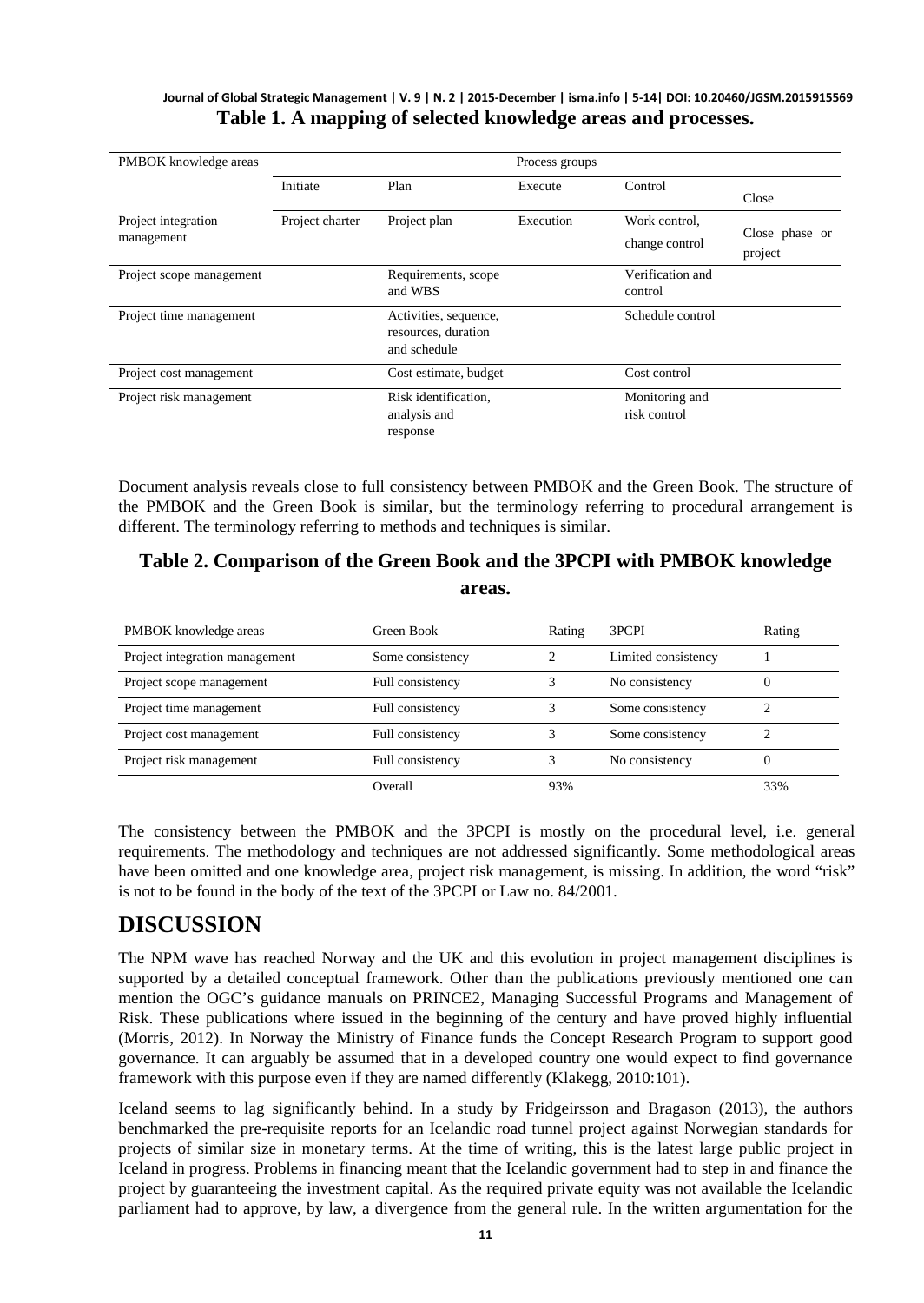law, a number of reports by consultants and specialists were cited. These reports, and some additional ones, were compared with the Norwegian "at-entry" standards for a large public project. The objective was to investigate if this project would have been approved in Norway on the grounds of the accessible collective studies of the kind prepared in Iceland in the decision phase. Compliance with the Norwegian standards was less than 40% and the authors concluded that if this project had been Norwegian it would not have been approved.

Further research should focus on the overall governance of public projects and its alignment with the managerial values and principles stated in the official legislative framework. A clear point of reference of the true status of the managerial quality would be instrumental as a platform for improvement on the gaps documented in this study.

### **CONCLUSION**

It is apparent that the NPM has had significant impact in the UK and Norway. Detailed standards and guidelines on management practices are in place and have been validated by experts. This is not the case in Iceland. The results of document content analysis and comparison of current practice and procedures adopted in Iceland with those of Norway and the UK highlight room for improvement in regard to strategic intention as introduced by the Icelandic Law. No 84/2001. The Icelandic governance framework on decision-making and planning procedures lags far behind. Formal procedures can be considered negligible as no formulation of the content is in place, merely generic descriptions of technical terms to be interpreted at will. It would seem appropriate, therefore, that Icelandic decision-makers should respond to the opportunity to improve the procedural guidelines.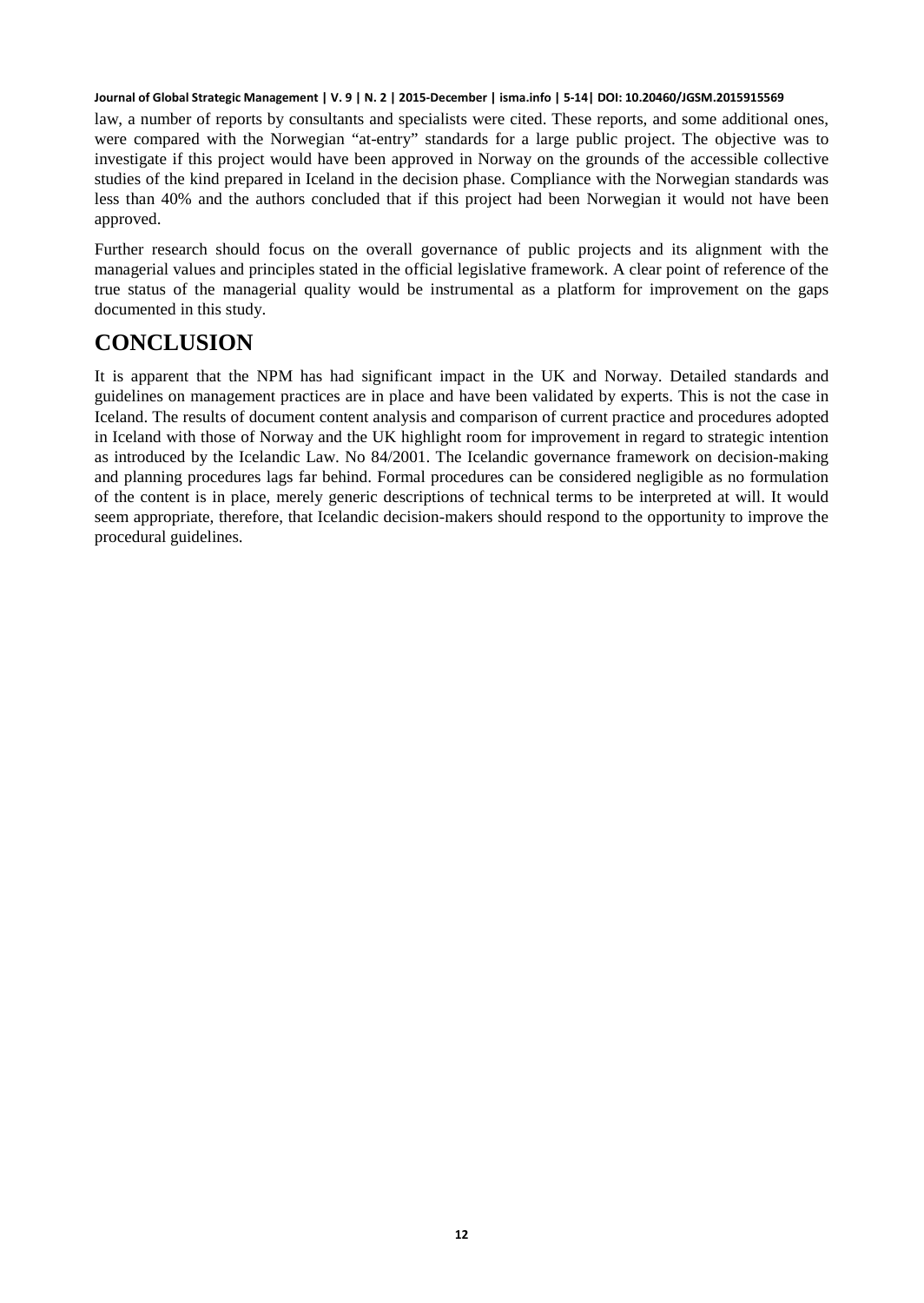Althingi (2001). Law on public project arrangement – Lög um skipan opinberra framkvæmda nr. 84/2001. (2001). Retrieved November 16, 2013 from http://www.althingi.is/lagas/132a/2001084.html.

APM (2006*). APM Body of Knowledge*, 5th ed, Princes Risborough: Association for Project Management.

Bevir, M., Rhodes, R.A.W., and Weller, W. (2003). Traditions of Governance: Interpreting the Changing Role of the Public Sector in Comparative and Historical Perspective. *Public Administration*, 81, 1-17.

Bovaird, T. and Löffler, E. (2003). Evaluating the Quality of Public Governance: Indicators, Models and Methodologies, *International Review of Administrative Sciences*, 69(3), 313-328.

Christensen, T. (2009). The Norwegian Front-End Governance Regime of Major Public Projects – a Theoretically Based Analysis. *Concept-programmet*, NTNU, Trondheim.

Flyvbjerg, B. (2011). Over budget, over time, over and over again. In P.W. Morris, J.K. Pinto, & J. Söderlund, *The Oxford Handbook of Project Management*, Oxford: Oxford University Press, 321-344.

Flyvbjerg, B., Bruzelius, N. and Rothengatter, W. (2003*). Megaprojects and Risk*, Cambridge: Cambridge University Press.

Fridgeirsson, T. V. and Bragason, H.V. (2013). Frumundirbúningur og ákvörðunartaka vegna opinbers verkefnis á Íslandi borið saman við norsk viðmið (Preconception and decision making on a public project in Iceland compared with Norwegian demands), *Stjórnmál & Stjórnsýsla* (Iceland Review of Politics & Administration), submitted September 29, 2013, in review.

Guba, E.G. (1987). What have we learned about naturalistic evaluation? *Evaluation Practice*, 8(1), 23-42.

Haarde, G.H. (2001). Speech in Althingi (the Parliament) on the arrangement of public projects April 5, retrieved February 26, 2011, from http://www.althingi.is/altext/126/04/r05200357.sgml

Hagstofan (2013). Statistics Iceland, retrieved June 24, 2013 from http://www.hagstofa.is/Hagtolur/Utanrikisverslun/Utflutningur.

HM Treasury (2011). *The Green Book – Appraisal and Evaluation in Central Government*, retrieved February 24, 2013 from

https://www.gov.uk/government/uploads/system/uploads/attachment\_data/file/220541/green\_book\_complete .pdf.

Hood, C. (1995). The "new public management" in the 1980s: Variations on a theme, *Accounting, Organizations and Society*, 20(2-3), 93-109.

Howe, K.R. (1988). Against the quantitative – qualitative incompatibility theses: or dogmas die hard. *Educational Researcher*, 17(8), 10-16.

Jugdev, K. and Müller, R. (2005). Retrospective look at our evolving understanding of project success. *Project Management Journal*, 36(4), 19-31.

Klakegg, O.J. (2010). Governance of Major Public Investment Projects, Doctoral thesis, Norwegian University of Science and Technology, Trondheim.

Klakegg, O.J., Williams, T., Magnussen, O.M. and Glasspool, H. (2008). Governance frameworks for public project development and estimation, *Project Management Journal*, 39, Supplement, S27-42.

Kristinsson, G.H. (1999). Úr digrum sjóðum – Fjárlagagerð á Íslandi (Big spending – Icelandic Fiscal Budgeting), The Social Science Research Institute, Háskólaútgáfan.

Ministry of Finance (2002). Procedures on public projects – Verklagsreglur um tilhögun frumathugunar, áætlunargerðar og verklegrar framkvæmdar við opinberar framkvæmdir. Retrieved November 16, 2013 from http://www.fjarmalaraduneyti.is/log\_og\_reglugerdir/nr/15935.

Morris, P.W.G. (2012). A brief history of project management. In P.W. Morris, J.K. Pinto, and J. Söderlund, *The Oxford Handbook of Project Management*, Oxford: Oxford University Press, 15-36.